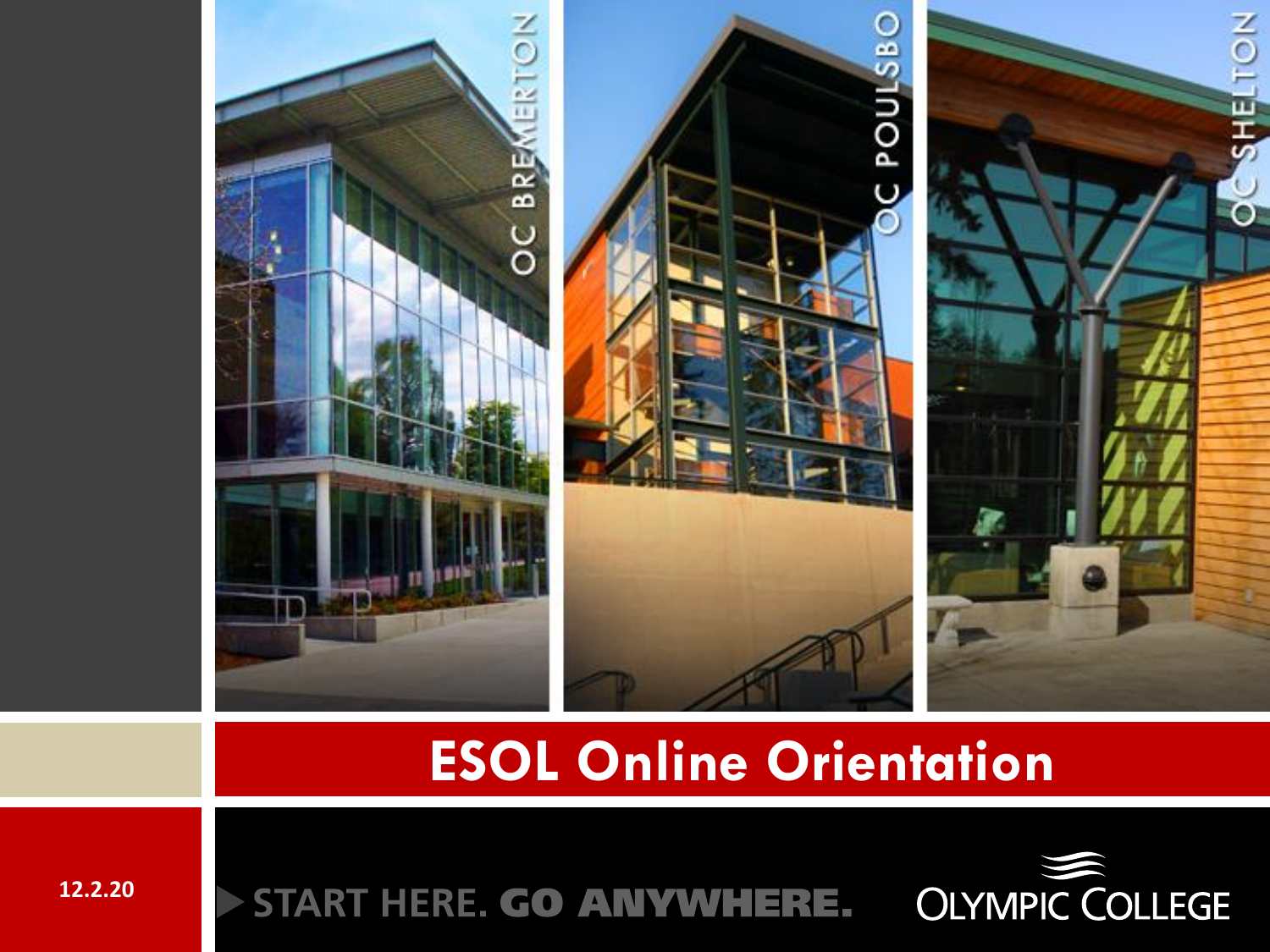### What We Do? Basic Studies Department

#### Improve your reading, writing and math skills.

- Adult Basic Education (ABE)
- English for Speakers of Other Languages (ESOL)
- General Education Development (GED) preparation classes
- High School+ Diploma (HS+) for individuals 18 & older
- Integrated Basic Education and Skills Training (I-BEST) – team teaching.



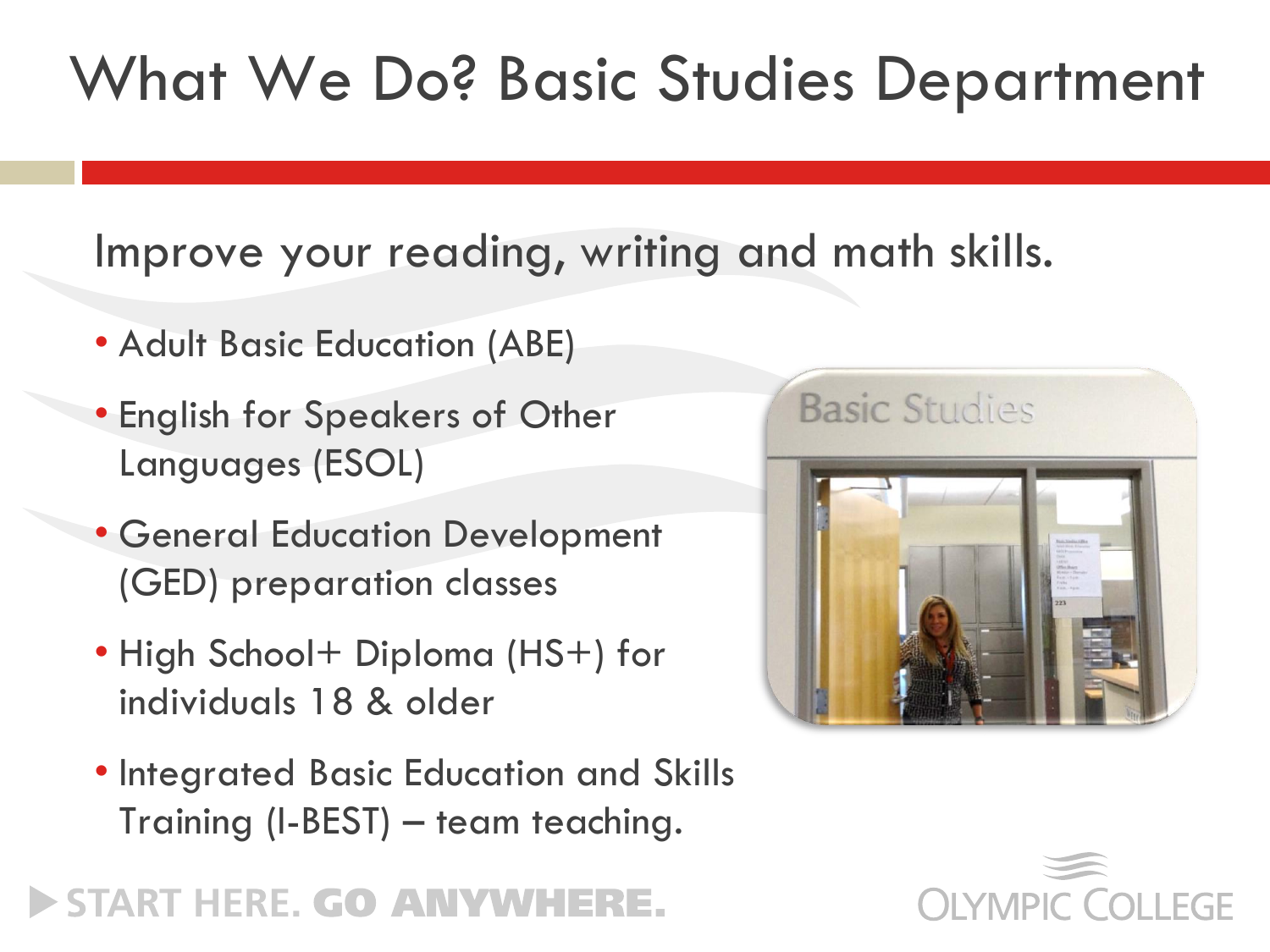### Meet our Faculty for ESOL



Steve Hjerrild [shjerrild@Olympic.edu](mailto:shjerrild@Olympic.edu)



Brandon Bennett [bbennett@olympic.edu](mailto:bbennett@olympic.edu)



Pam Helm [phelm@olympic.edu](mailto:phelm@olympic.edu)



Irene Lavayen [ilavayen@olympic.edu](mailto:ilavayen@olympic.edu)



Shannon Potter [spotter@olympic.edu](mailto:spotter@olympic.edu)



Renee Shannon [rshannon@olympic.edu](mailto:rshannon@olympic.edu)

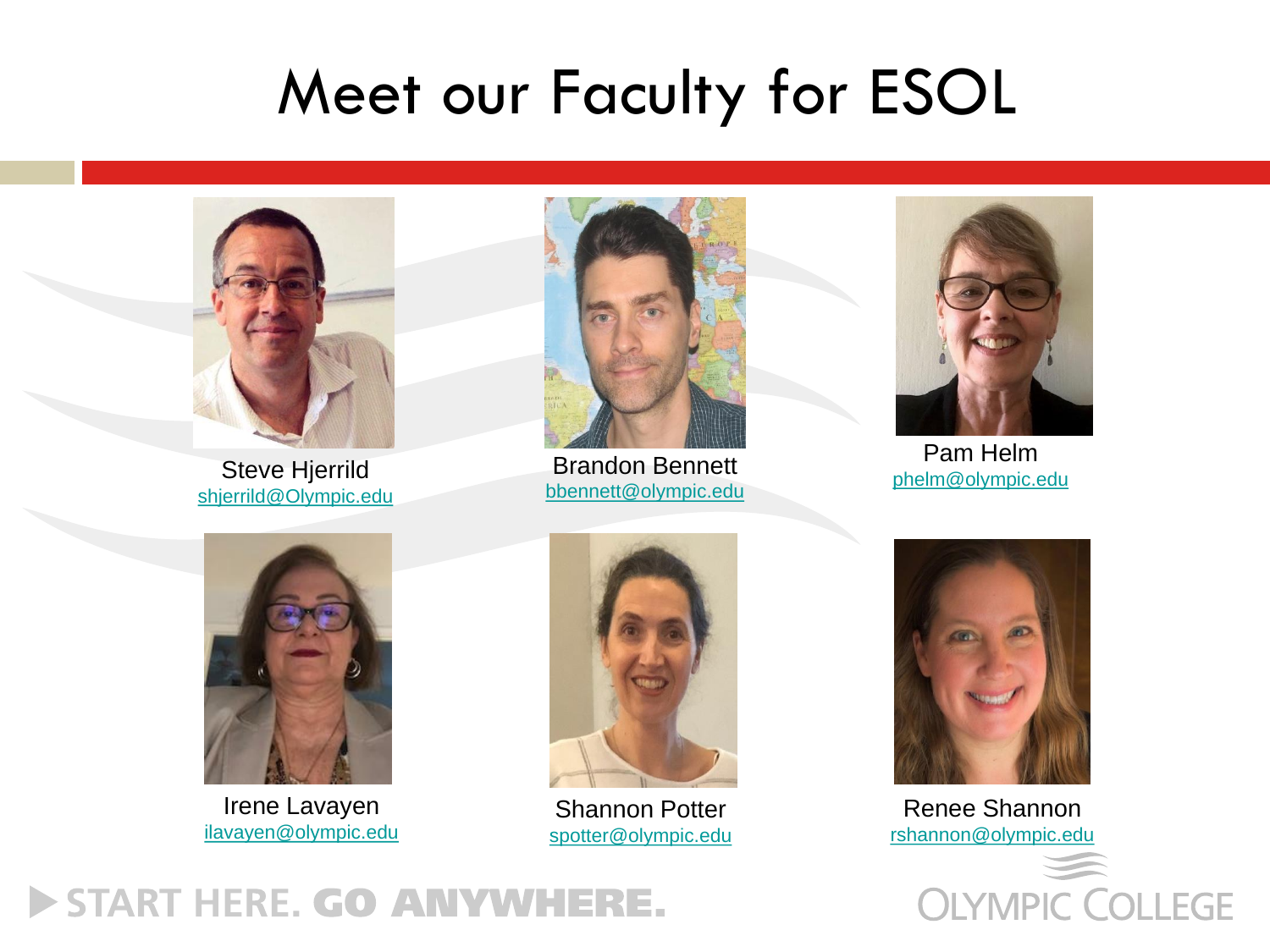### Meet our Department Staff



**Mele Fuiava** mfuiava@olympic.edu



**Adult Education Coordinator**



**Teresa McDermott** tmcdermott@olympic.edu



**Cheryl Sharp** csharp@olympic.edu START HERE. GO ANYWHERE.



**Helen Thomson** hthomson@olympic.edu



**Elizabeth Crites** ecrites@olympic.edu**OLYMPIC COLLEGE**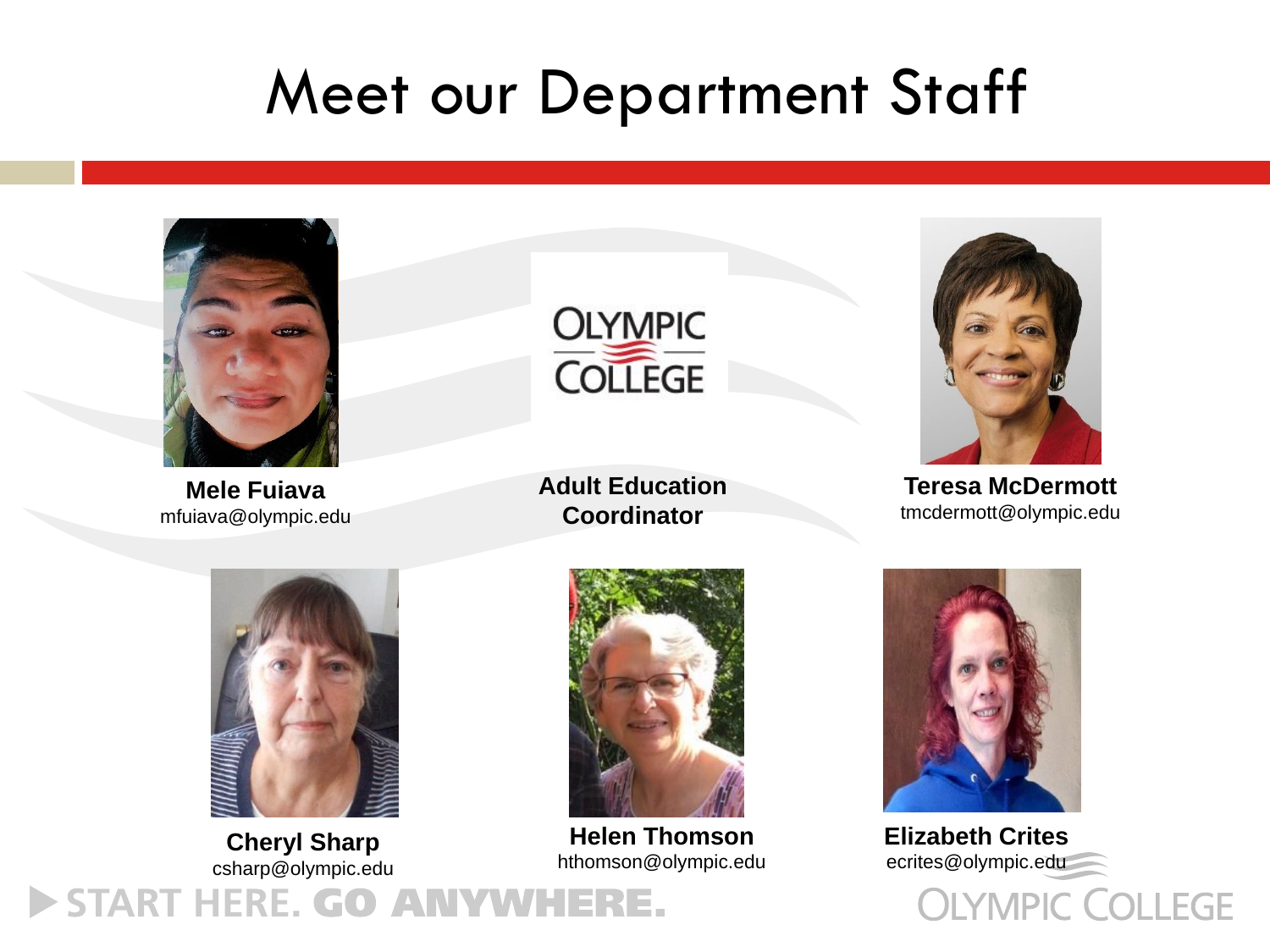### How to Contact Us?

- **Email:** [basicstudies@olympic.edu](mailto:basicstudies@olympic.edu)
- **Virtual Assistance Lobby & Office Hours**

➢Monday – Thursday from 8:30am 3:30pm

➢<http://zoom.us/j/95662891776>

- **Bremerton: Phone:** 360-475-7550 **Location:** Bldg. 4, room 223
- **Shelton: Phone:** 360-432-5435 **Location:** Bldg. S-4
- **Official College Communication**  Can be found on the Olympic College Web Site

➢[www.olympic.edu](http://www.olympic.edu/)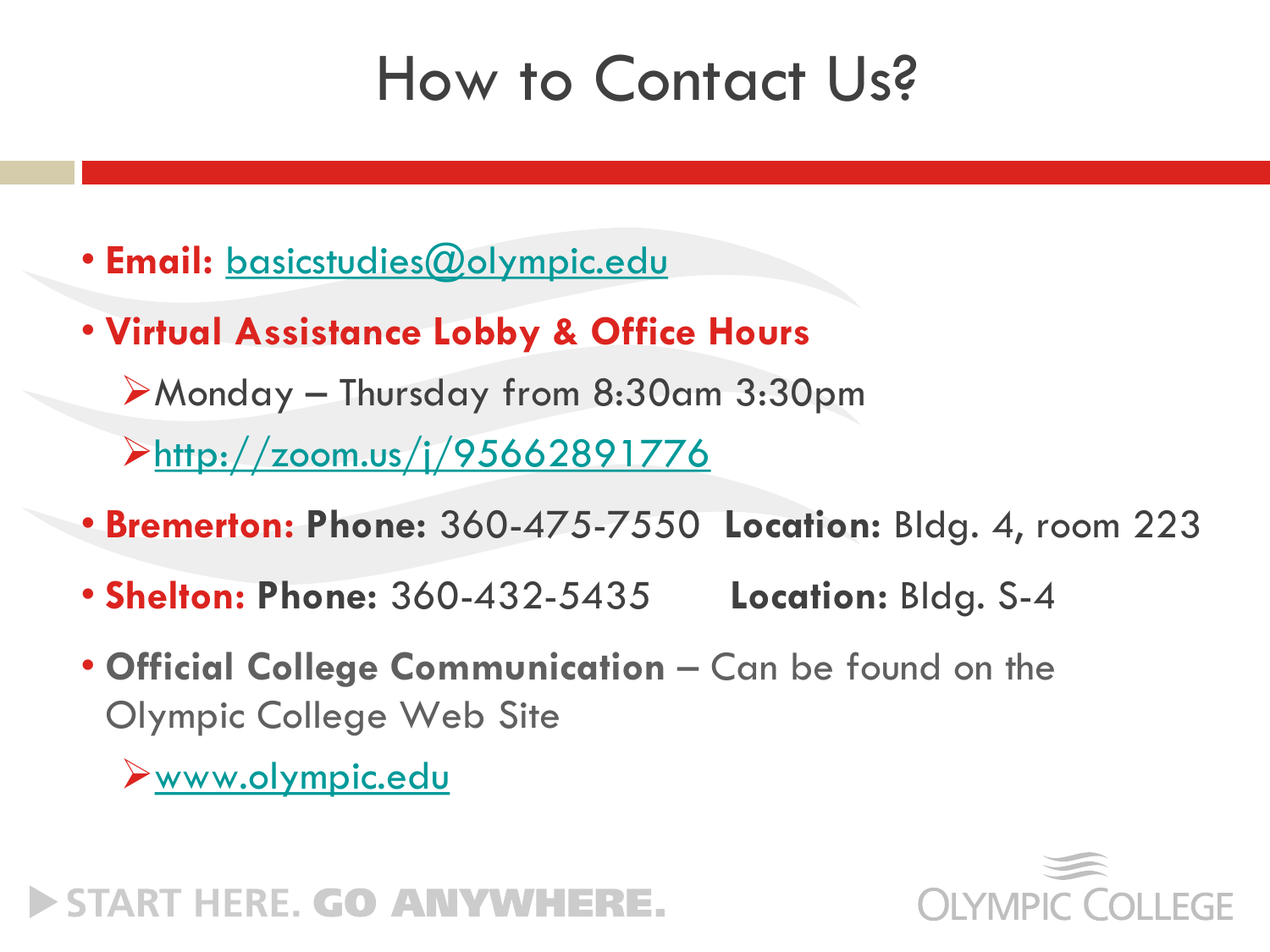## Agenda: Orientation Overview

- English for Speakers of Other Languages (ESOL)
- Assessments and Interview (Reading, Writing, Listening)
- Class Registration, Schedule and Cost
- Technology Resources
- Student Loaner Laptop and Mobile Hotspot Program
- Technology Refresher Strongly Recommended
	- $\triangleright$  Review Technology Accounts
- College Resources.



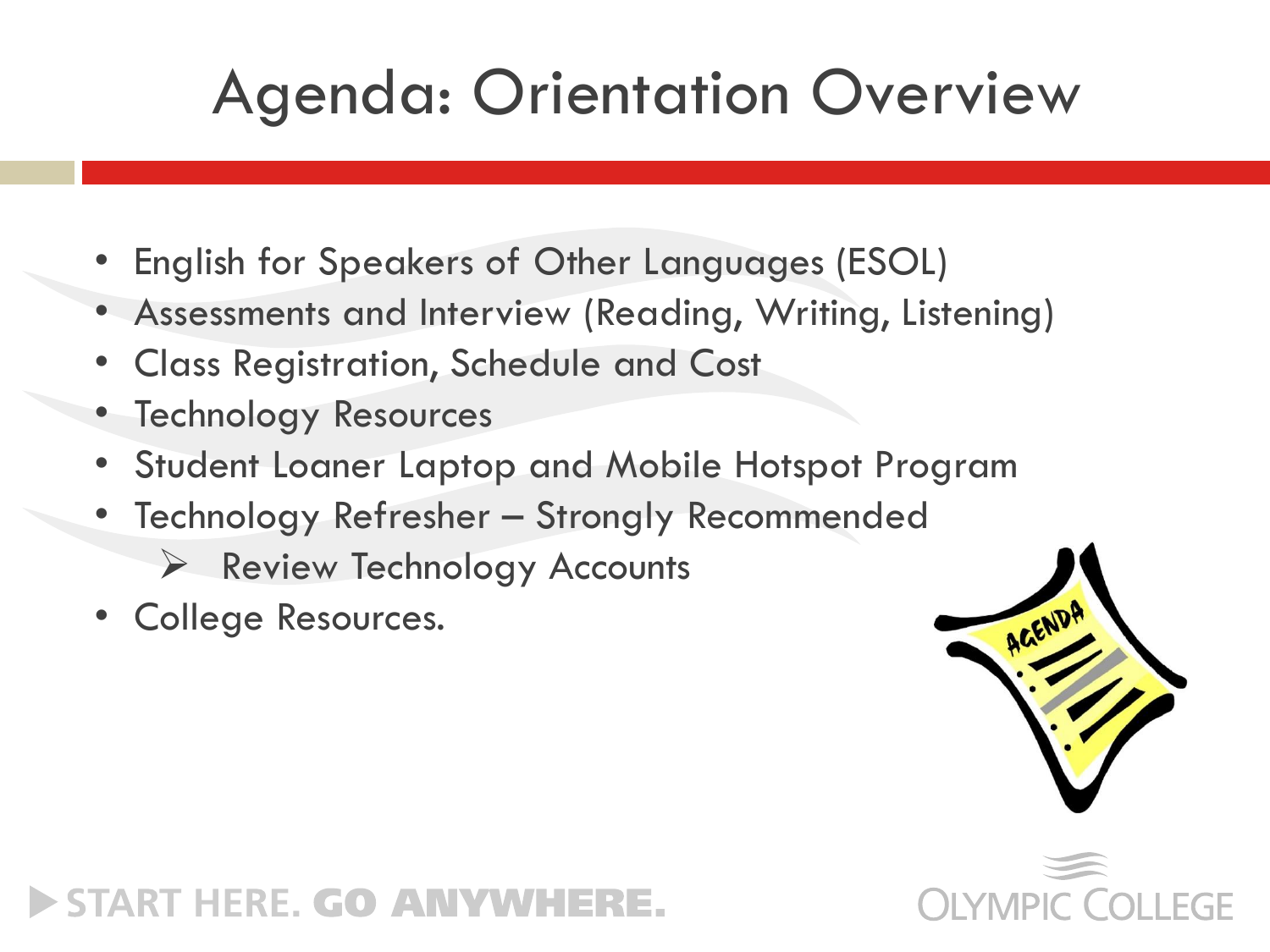### Question?

How many words do you think there are in the English language?

- $\blacktriangleright$ A: 200,150
- ➢B: 750,650
- ➢C: 995,020
- ➢D: 1,022,000

What do you think? A, B, C or D?

Source: <https://englishlive.ef.com/blog/language-lab/many-words-english-language/>

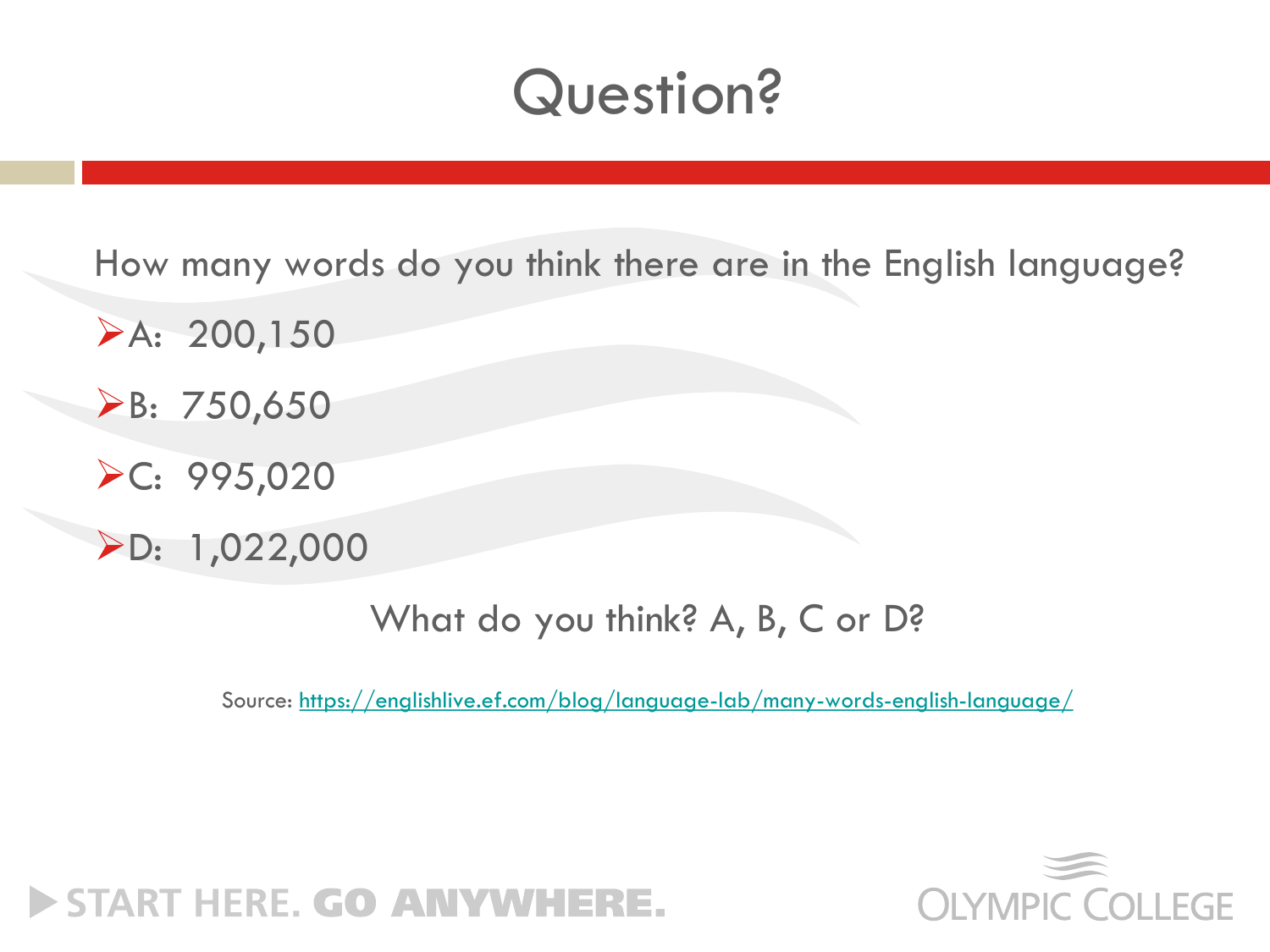### ANSWER

#### **D is correct – 1,022,000**

- ➢There are more than one 1,000,000 million words in the English language
- ➢There are approximately 170,000 words in current use
- ➢The number of words used by each individual person is approximately 20 – 30,000
- $\triangleright$  Most people use about 1,500 2,000 in conversation.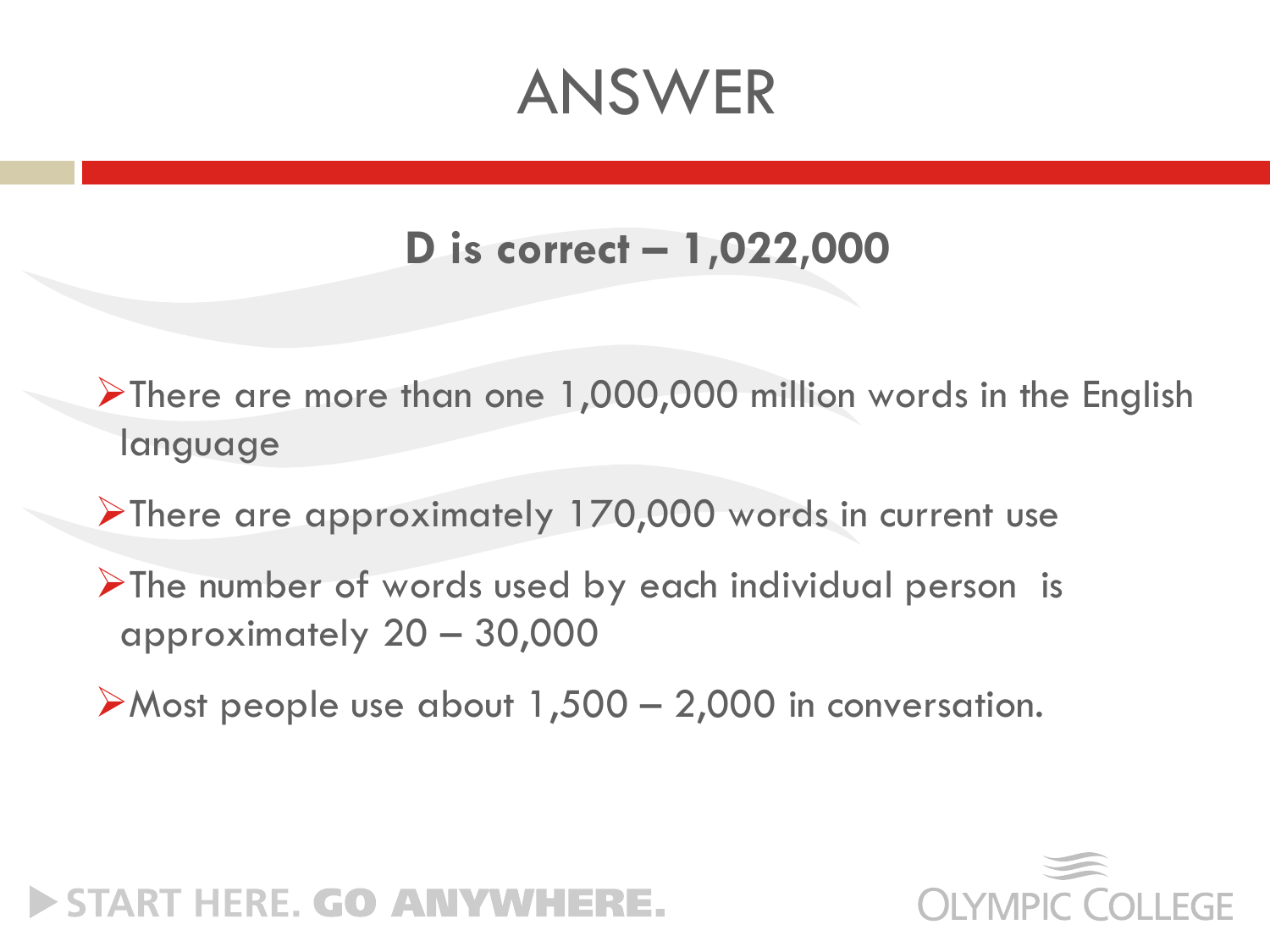## ESOL Classes

- Classes offered quarterly 10 week sessions, except for summer quarter at 8 weeks
	- ➢**Summer:** July mid August **Winter:** January mid March
	- ➢**Fall**: Late September December **Spring:** April mid June
- Schedule: Classes are offered morning, afternoon and evening ➢Note: Classes, days, times & locations will vary each quarter
- **Classes are all Online**
	- ➢Due to COVID-19, until further notice
- In person class sites: Belfair, Bremerton, Poulsbo, Shelton, & Goodwill

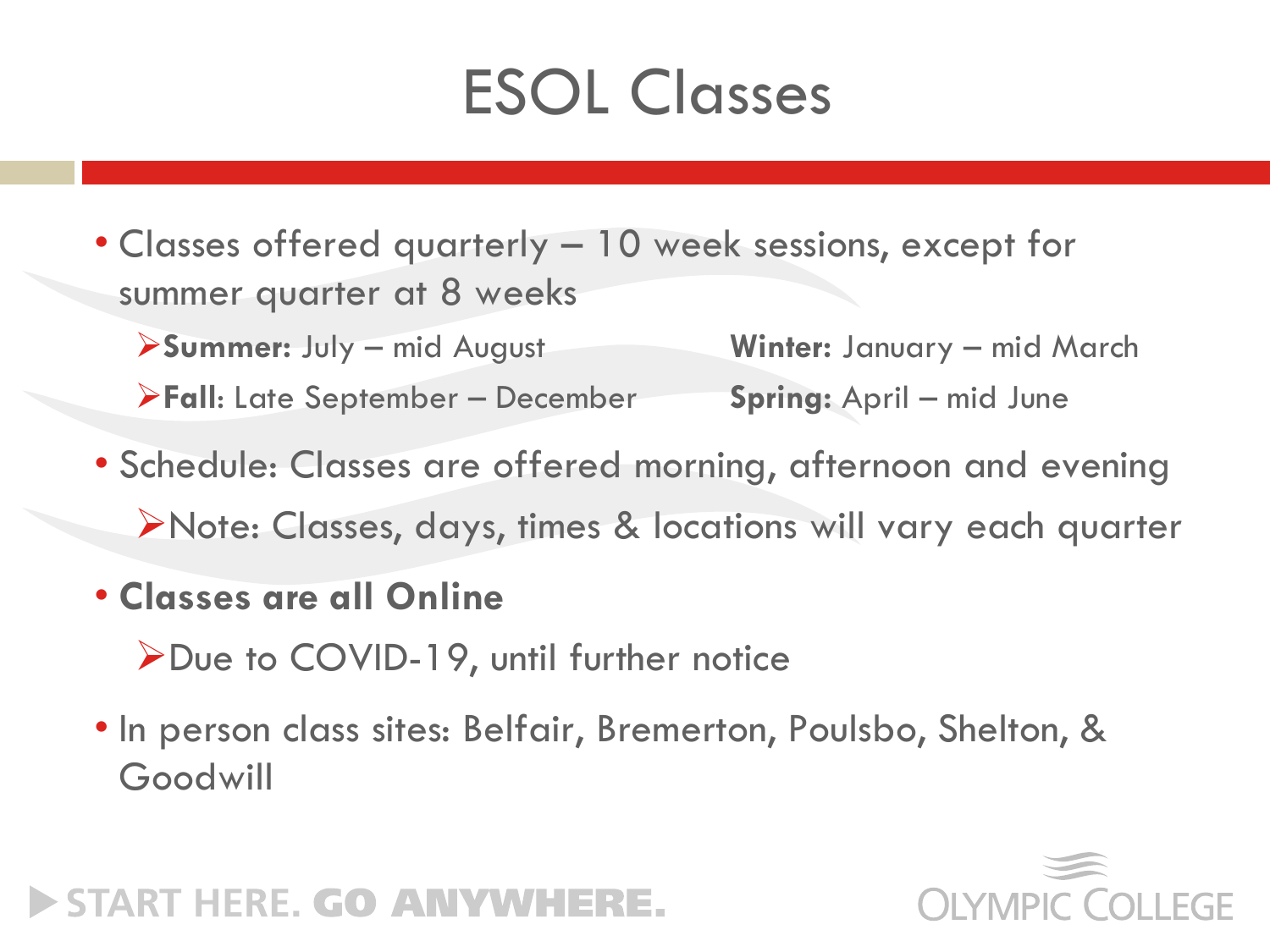### What Classes are Offered?

- Civics\*
- Bridge to College Success\*
- Grammar\*
- Conversation\* (advanced)
- Pronunciation\* (2 levels)
- Reading and Writing (6 levels)
- Speaking and Listening (6 levels)

\**Grammar, Pronunciation, Conversation, Bridge to College Success and Civics classes are not offered every quarter.* 

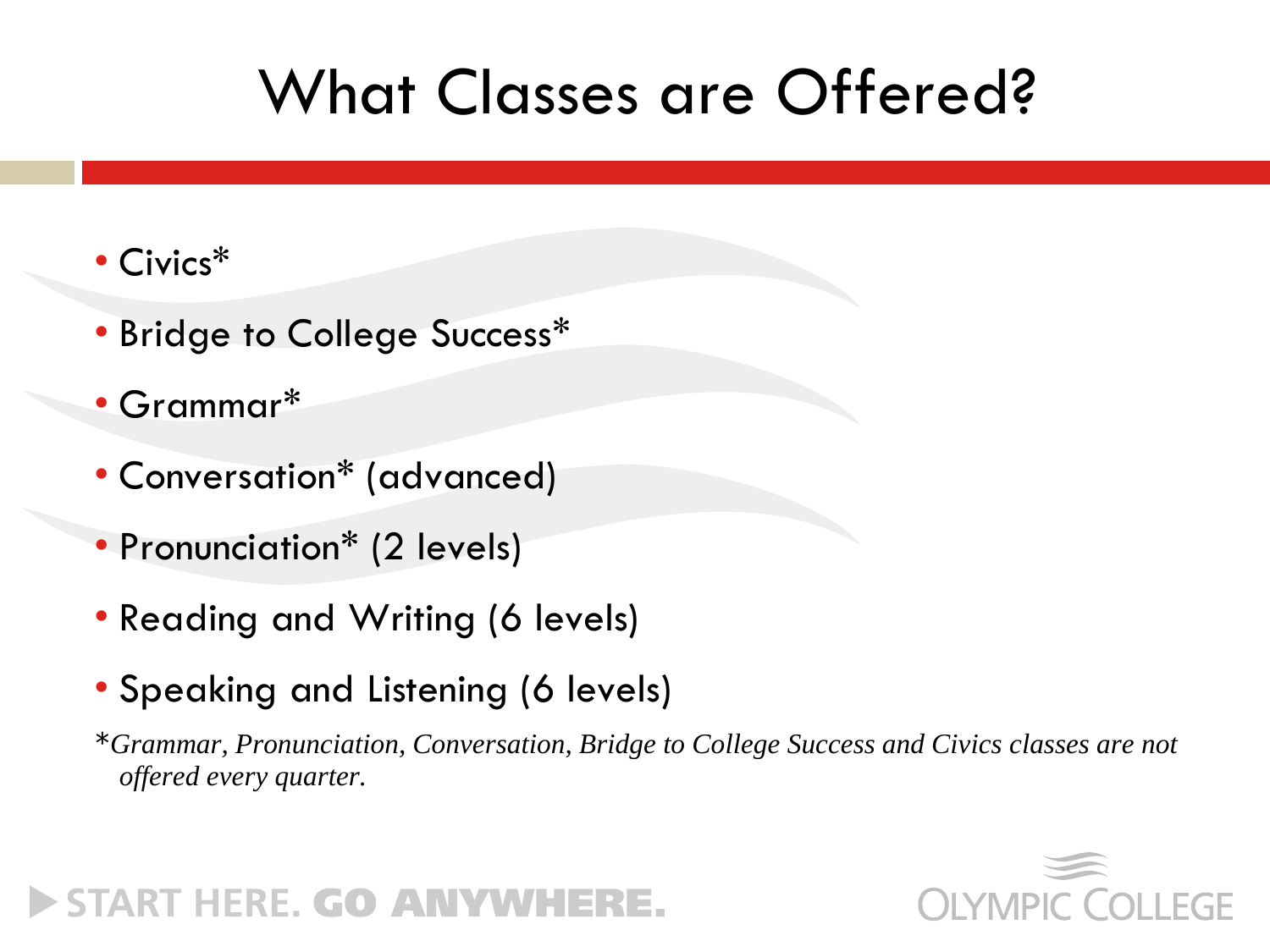### How Long Does it Take to Finish?

- Most students stay in a class for at least two (2) quarters
- You pass your Speaking/Listening and Reading/Writing classes separately
- Passing to the next level is based on your attendance, participation, homework, and final exam score.



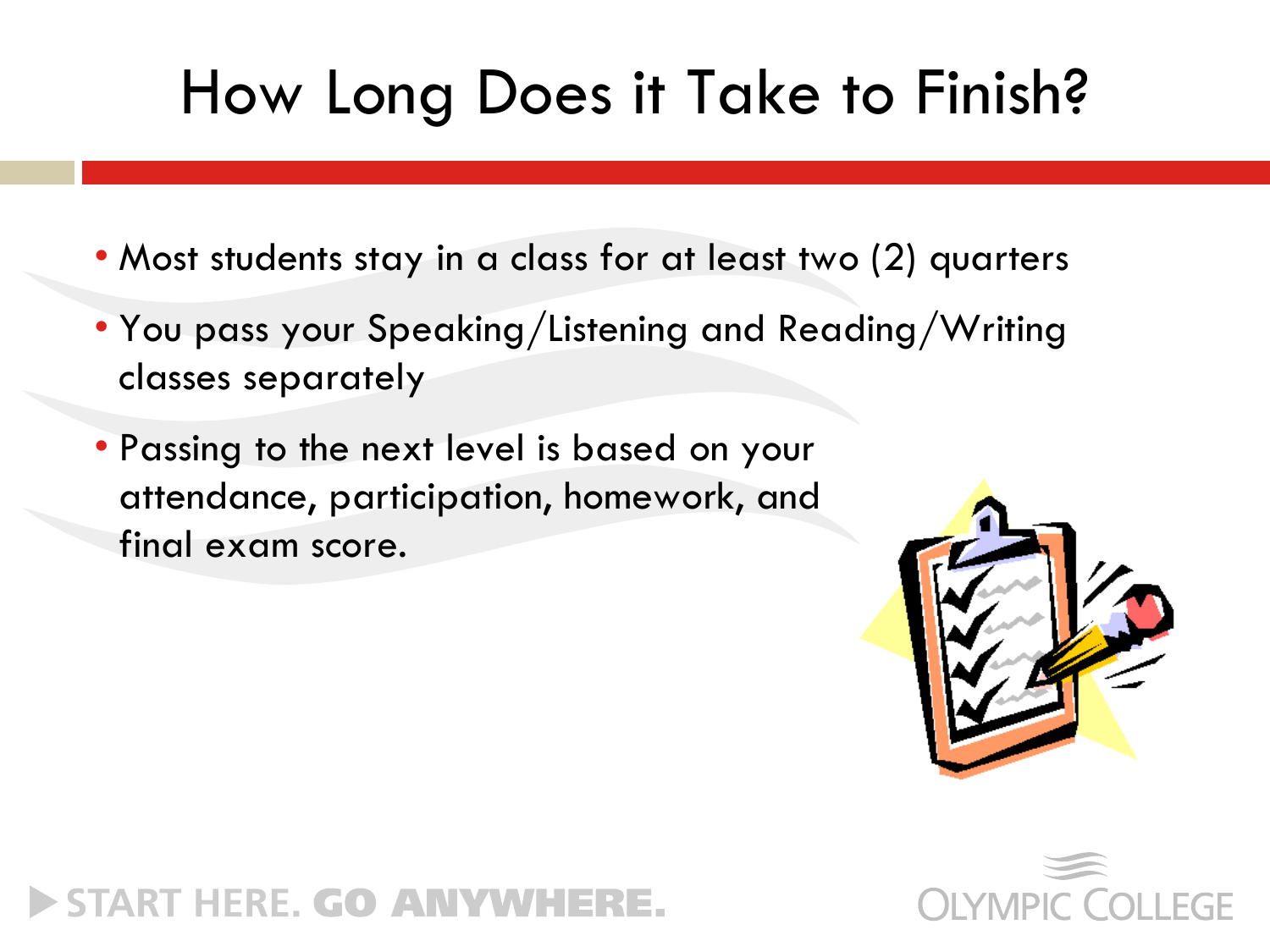## Class Registration

- You will register for classes after completing the Orientation
- Picture Identification (ID) is required for registration
- Cost: \$25 per quarter; waiver available if you qualify
- Payments through Cashier's Office ➢360-475-7181
	- ➢[webpayment@olympic.edu;](mailto:webpayment@olympic.edu)
	- ➢[cashieroffice@olympic.edu](mailto:cashieroffice@olympic.edu)



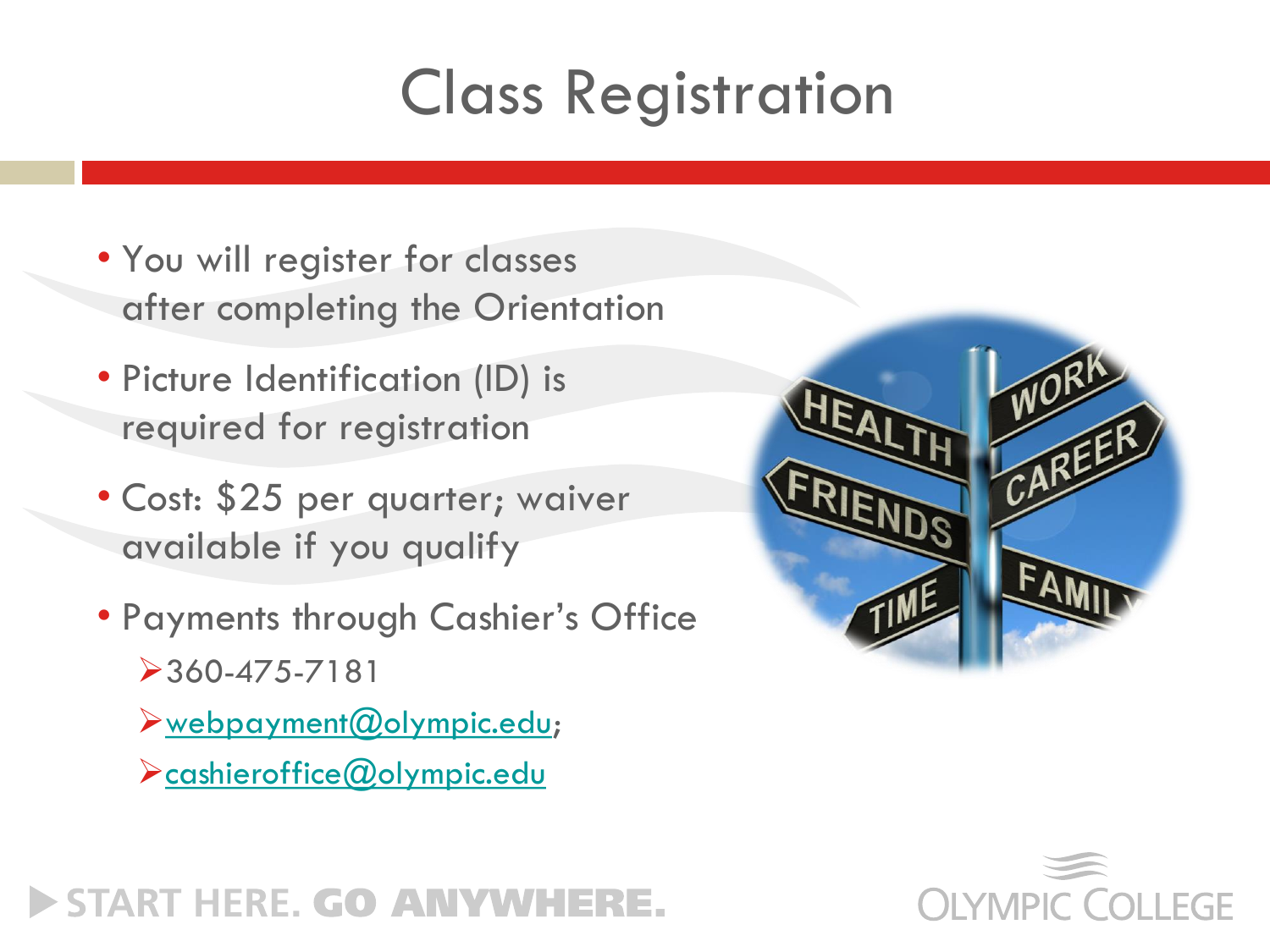### Technology Resources

- Technology Accounts (see handout)
	- ➢ ctcLink Activation: Student Self-Service Portal to Your College Resources
	- ➢ Student Email: Official communication tool for Olympic College
	- ➢ Canvas: Learning Management System used by Faculty to Support Teaching
- Loaner Laptop & Mobile Hotspot Free! *(\*Note: Depending on availability)*



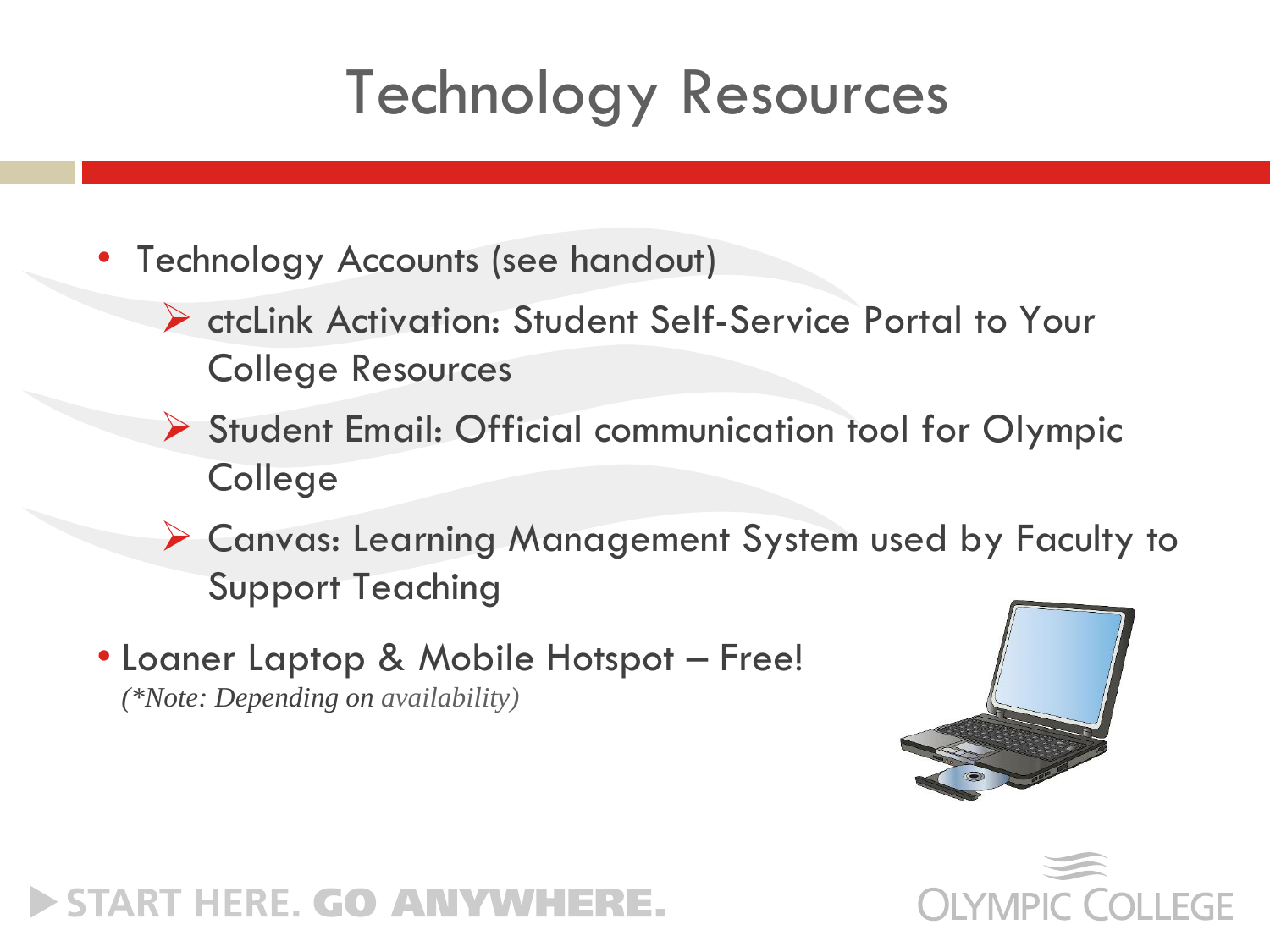### **Attendance**

- Your attendance is important to your improvement and success
- Please contact your teacher directly or call the main office before the start of the class if you cannot attend
- If you miss more than three (3) classes in a row and have not contacted your teacher or the office, you may be dropped from the class
- If you are going to be moving or leaving the class before the last day, you MUST tell your teacher at least two (2) weeks before you leave.



#### START HERE. GO ANYWHI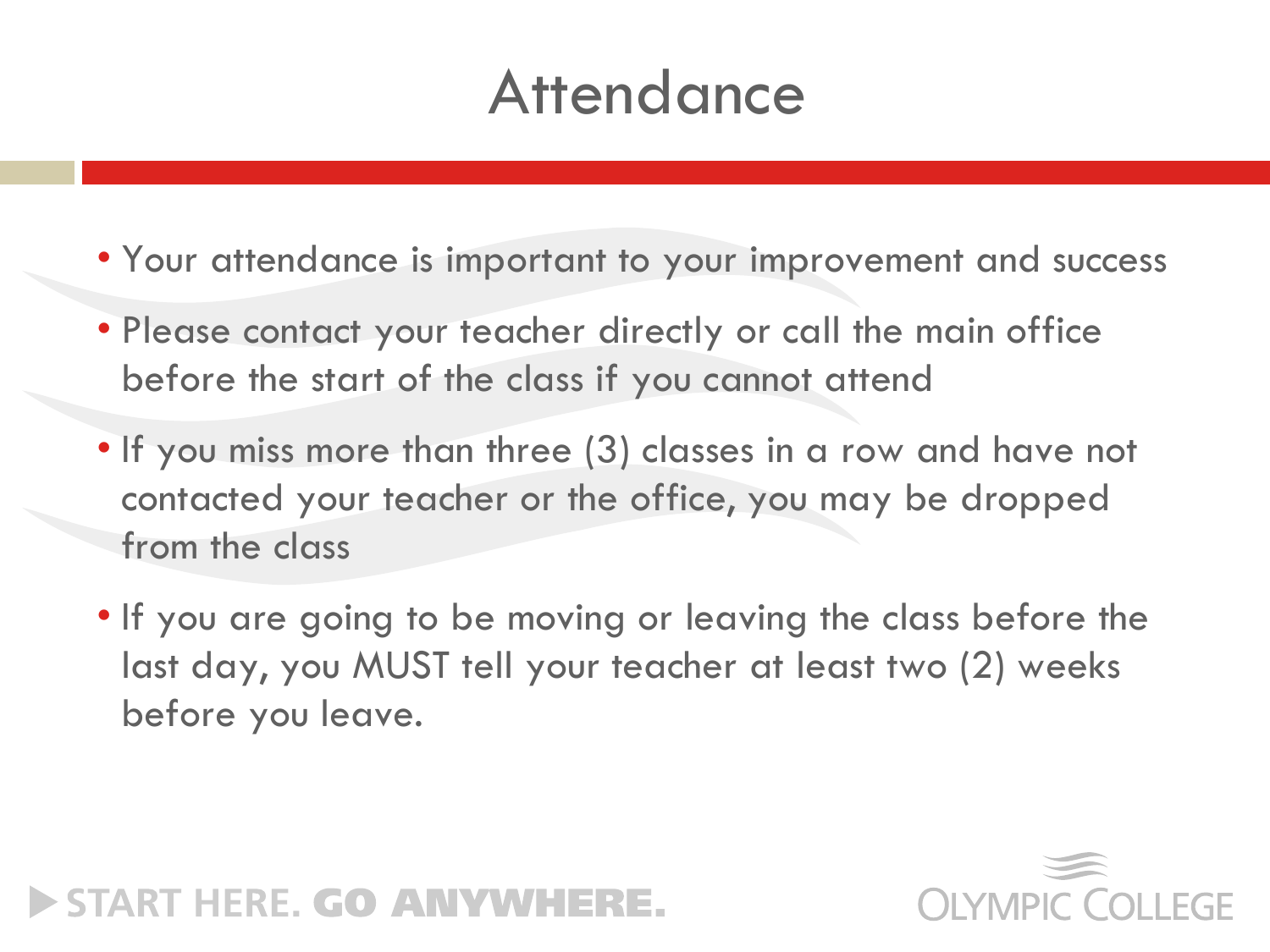### Learning Support Resources

See a list of online/virtual assistance office hours at: <https://www.olympic.edu/services/virtual-assistance-during-covid-19>

- **Access Services:** 360-475-7540; [accessservices@olympic.edu](mailto:accessservices@olympic.edu)
- Computer Lab: 360-475-7600; [helpdesk@olympic.edu;](mailto:helpdesk@olympic.edu) [https://www.olympic.edu/services/computer-labs/open-lab](https://www.olympic.edu/services/computer-labs/open-lab-hours)hours (\*NOTE: You must make a reservation before coming to campus)
- Library: 360-475-7250; [librarians@olympic.edu](mailto:librarians@olympic.edu)
- **Tutoring:** 360-475-7765; [nhays@olympic.edu](mailto:nhays@olympic.edu)

➢eTutoring Website: [www.etutoringonline.org](http://www.etutoringonline.org/)

• **Writing Center:** 360-475-7250; [nhays@olympic.edu](mailto:nhays@olympic.edu)

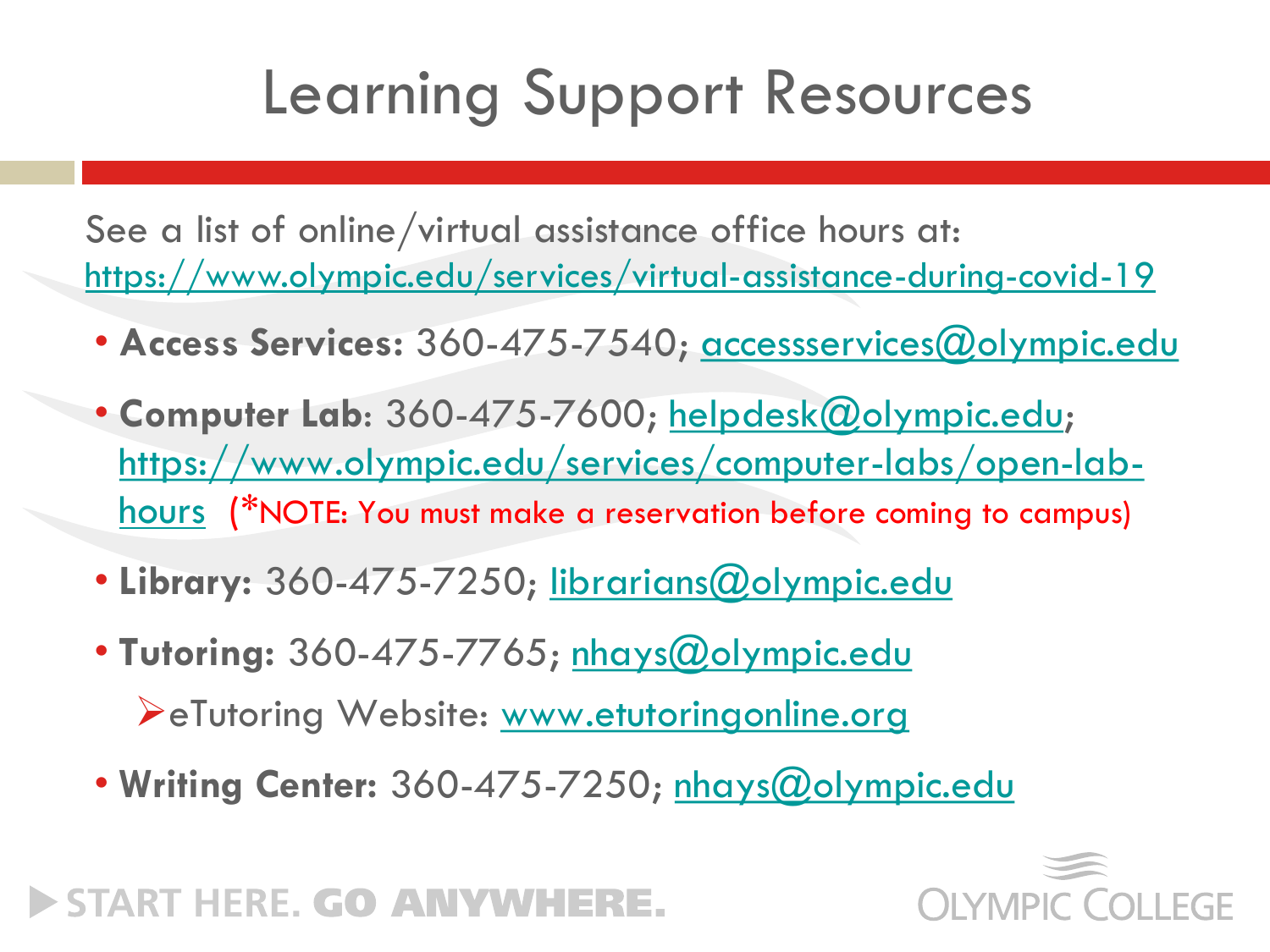### College Resources

See a list of online/virtual assistance office hours at: <https://www.olympic.edu/services/virtual-assistance-during-covid-19>

#### **Possible Funding Resources**

• Workforce Development Funds (ABAWD, BFET, Worker Retraining, WorkFirst etc.)

➢[Workforce Development Funds](https://olympic.instructure.com/courses/2004540/pages/workforce-development-funds) or [https://olympic.instructure.com/courses/2004540/pages/wo](https://olympic.instructure.com/courses/2004540/pages/workforce-development-funds) rkforce-development-funds

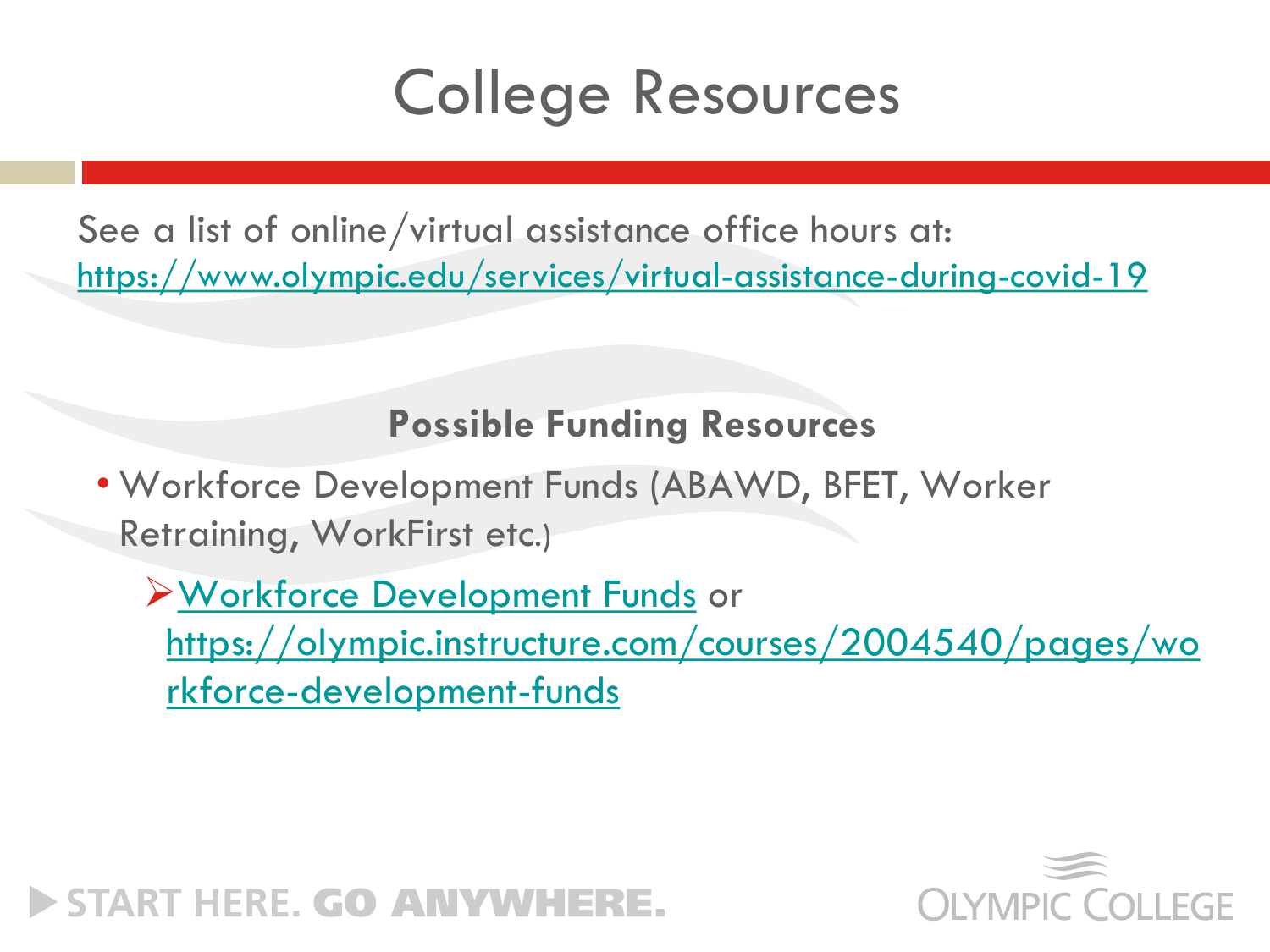### College Resources (continued)

See a list of online/virtual assistance office hours at: <https://www.olympic.edu/services/virtual-assistance-during-covid-19>

- **Access Services:** 360-475-7540; [accessservices@olympic.edu](mailto:accessservices@olympic.edu)
- **Campus Security;** 360-475-7800; [securityofficers@olympic.edu](mailto:securityofficers@olympic.edu)

➢Parking permit, student identification card, escort on campus, vehicle unlock & jump start, lost and found, security concerns

• **Career Center:** 360-475-7480; [careercenter@olympic.edu](mailto:careercenter@olympic.edu)

➢Employment resources, resume and interview assistance, internships

- **Cashier's Office:** 360-475-7181; [webpayment@olympic.edu](mailto:webpayment@olympic.edu); [cashieroffice@olympic.edu](mailto:cashieroffice@olympic.edu)
- **Child Care:** 360-475-7190;

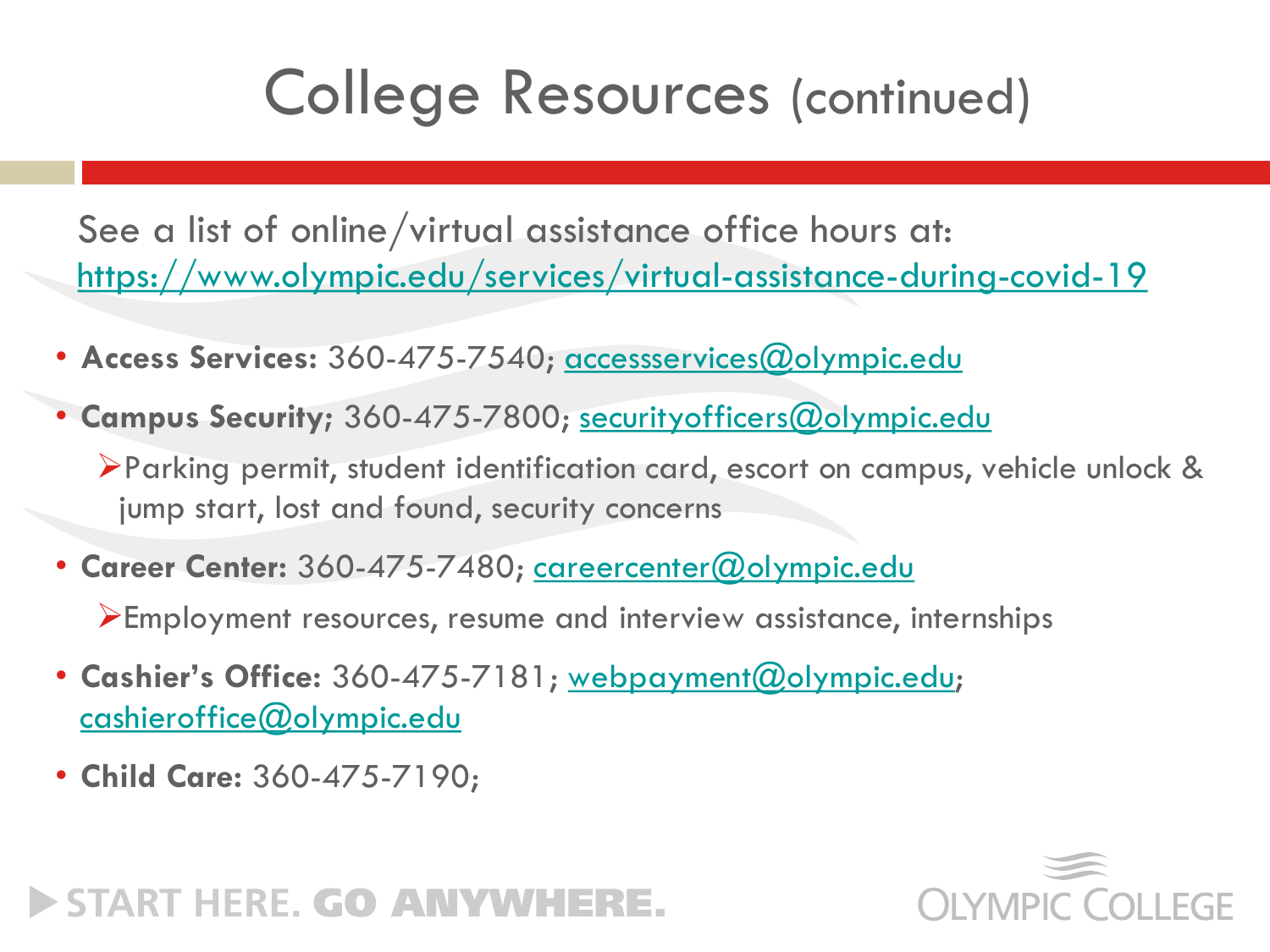### College Resources (continued)

See a list of online/virtual assistance office hours at: <https://www.olympic.edu/services/virtual-assistance-during-covid-19>

• **Counseling Services:** 360-475-7230; [counselingfaculty@olympic.edu](mailto:counselingfaculty@olympic.edu)

➢Personal and career counseling, academic advising

- **Distance Learning:** 360-475-7770; [sos@olympic.edu](mailto:sos@olympic.edu)
- **Fitness Center @ OCB:** 360-475-7227
- **Information Technology:** 360-475-7600
	- ➢**Loaner Laptop** (Make request with office staff or faculty)

➢Mobile Hotspot (Student must request at this web link after notification of your class registration)

[https://olympic0.sharepoint.com/sites/OCExternal/IT/support/SitePages/OC-IT-](https://olympic0.sharepoint.com/sites/OCExternal/IT/support/SitePages/OC-IT-EQUIPMENT-CHECK-OUT-PROGRAM.aspx?CT=1598309856355&OR=OWA-NT&CID=d5f3df52-15bf-e50f-ae63-615e9d4f8b0c)EQUIPMENT-CHECK-OUT-PROGRAM.aspx?CT=1598309856355&OR=OWA-NT&CID=d5f3df52-15bf-e50f-ae63-615e9d4f8b0c

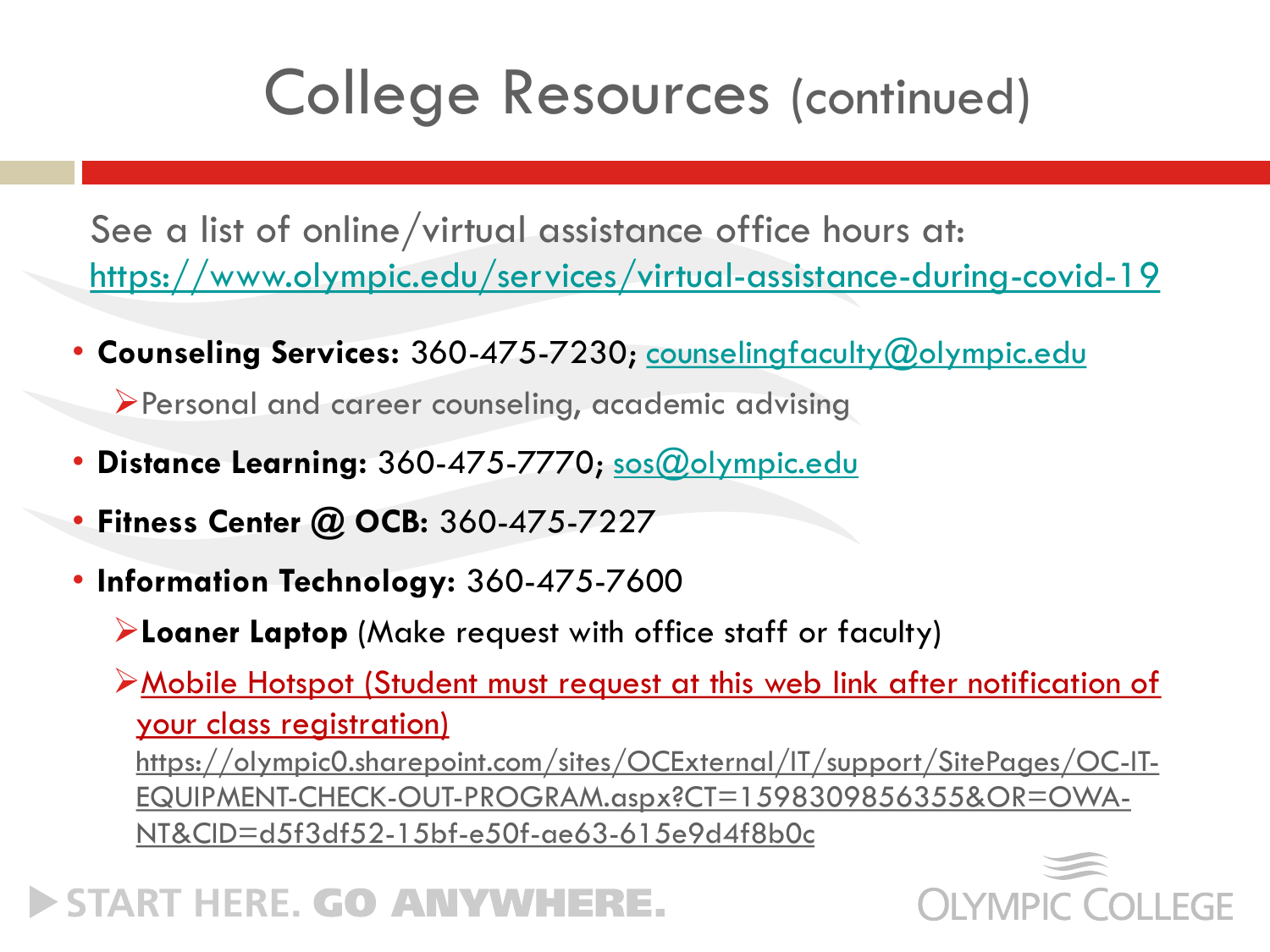### College Resources (continued)

See a list of online/virtual assistance office hours at: <https://www.olympic.edu/services/virtual-assistance-during-covid-19>

- Military & Veterans Programs: 360-473-2821; myp@olympic.edu
- **Multicultural Services:** 360-475-7441; [multicultural@olympic.edu](mailto:multicultural@olympic.edu) ➢Cultural, educational, social, and recreational activities
- **Sheryl McKinley Food Bank:** [foodbank@olympic.edu](mailto:foodbank@olympic.edu)
- **Students in Need Group (SING):** 360-574-6817; [SING@olympic.edu](mailto:SING@olympic.edu) ➢Information, resources, or referrals (e.g. food, housing, emergencies)
- **Testing Center:** 360-475-7238; [testingcenter@olympic.edu](mailto:testingcenter@olympic.edu)

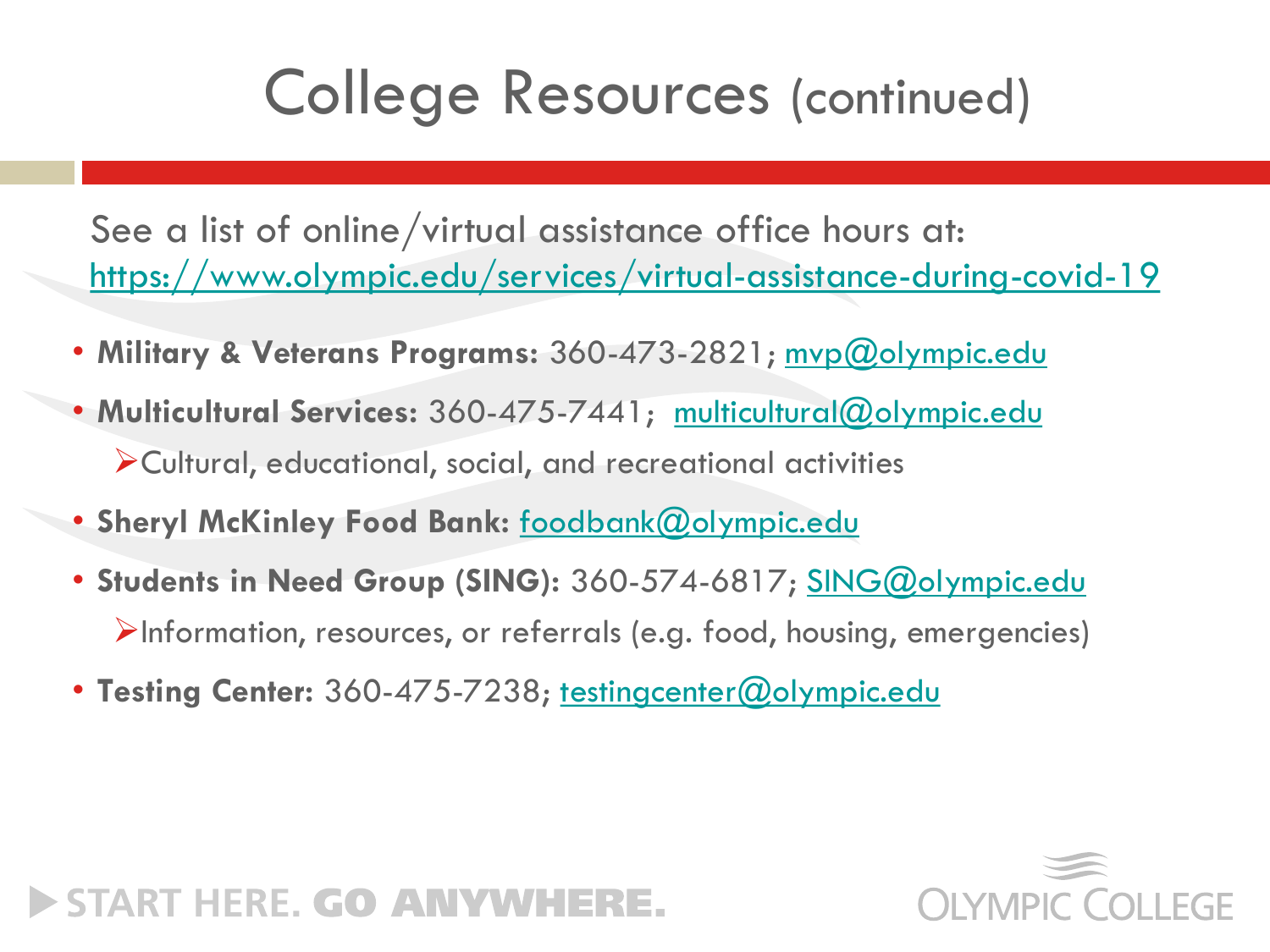## You're Ready for Class!

- Learn to Navigate CANVAS, Zoom etc. attend a Technology Refresher session
- •Check out the OC college resources
- Be prepared for class:



- ➢Paper/notebook, pen or pencil, binder to organize your class materials and handouts
- ➢Access to a computer, Internet/WiFi
- ➢Attendance and regular communication with faculty.



#### START HERE. GO ANYWHI